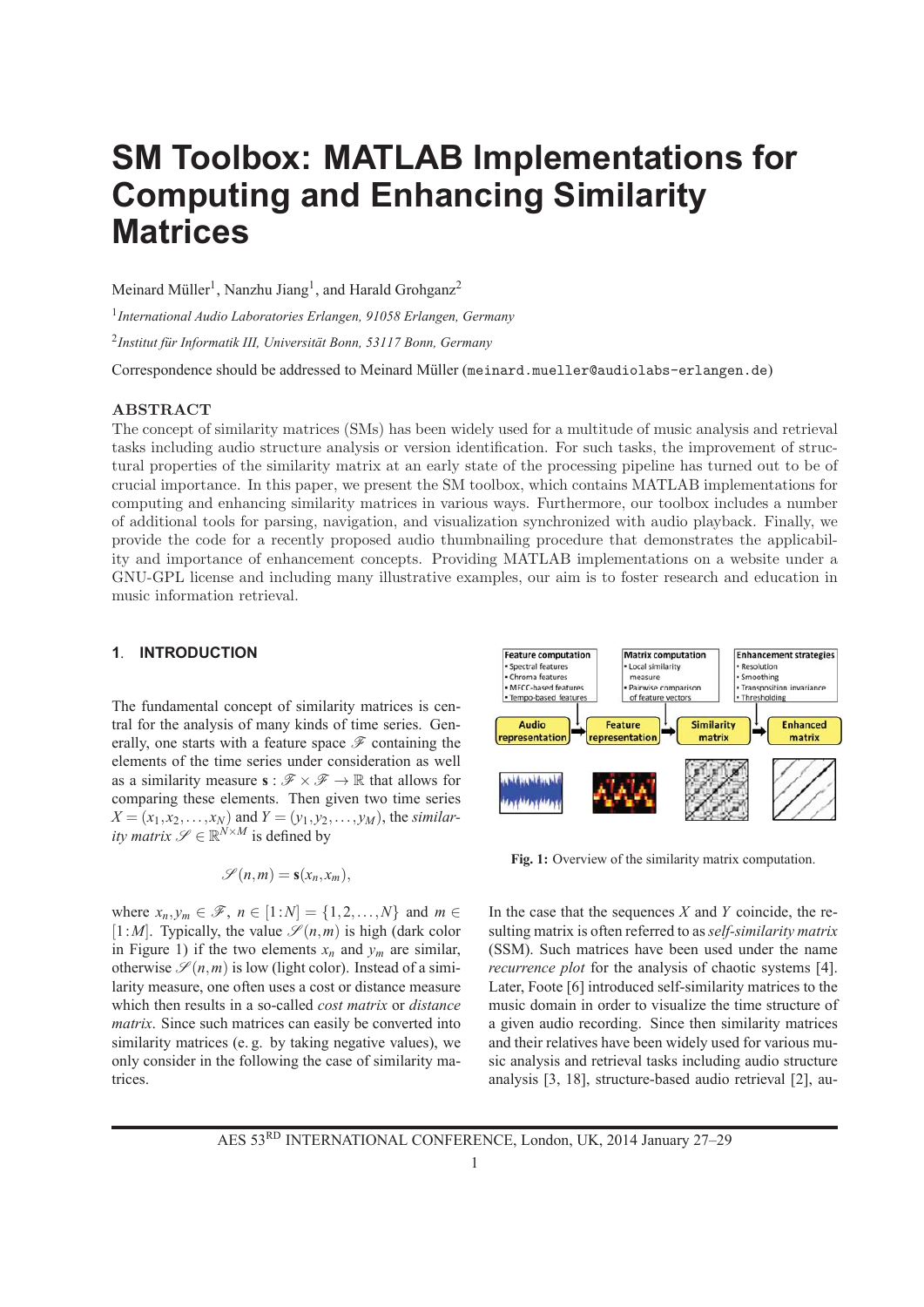dio thumbnailing [1, 7, 16], music synchronization [5] and version or cover song identification [21, 22].

In the music context, the first step for computing a similarity matrix is to convert the given audio representations into suitable feature representations, which emphasize different musical aspects such as harmony, tempo, or timbre. The properties of the resulting similarity matrix crucially depend on the respective feature type as well as on the underlying similarity measure used to compare the features. Furthermore, many different smoothing, thresholding, and other strategies have been proposed for enhancing certain structural properties of a similarity matrix while suppressing unwanted, noise-like artifacts [18]. This leads to a large number of variants of similarity matrices, which may show quite different behaviors in the context of a specific music analysis task.

In this paper, we introduce a toolbox, the *SM toolbox*, which is released under a GNU-GPL license at [23]. This toolbox contains MATLAB implementations for computing and modifying certain properties of similarity matrices, see also Figure 1 for an overview and Figure 2 for examples. In particular, it contains functions for enhancing path-like structures that are important in repetitionbased music structure analysis. Furthermore, our toolbox includes a number of additional tools for parsing, navigation, and visualization synchronized with audio playback.

Note that our toolbox is specialized with a focus on similarity matrices as they are used in applications such as structure analysis and thumbnailing. There are a number of general toolboxes for processing music and audio data. In particular, we want to mention the comprehensive MATLAB toolbox provided by Lartillot et al. [9, 10, 11] called *MIRtoolbox*. This toolbox offers a large number of functions for the extraction of audio features that refer to different musical aspects such as tonality, rhythm, and structure. The *MIRtoolbox* also supplies a basic function (called *mirsimatrix*) for computing similarity matrices. Our toolbox largely extends this functionality by providing various enhancement and visualization strategies.

The remainder of this paper is organized as follows. In Section 2, we give a short summary on the various enhancement strategies and discuss the role of the most important parameters that can be used to modify the matrices' characteristics. Then, in Section 3, we describe the functions of the toolbox. Note that we do not claim that our toolbox is comprehensive in any way. Instead, we focus on some specific techniques that are general enough to illustrate the importance of structural enhancements. Furthermore, as an example application, we have also included code for a recently proposed audio thumbnailing procedure [16], see Section 4. Finally, in Section 5, we conclude this paper with some general remarks on the suitability of the various enhancement steps depending on the specific application context.

### **2**. **MATRIX ENHANCEMENT**

In this section, we give an overview of the various enhancement strategies contained in the SM toolbox. Even though all enhancement strategies are implemented for general similarity matrices, we consider in the following only the case of self-similarity matrices for the sake of simplicity. As illustration, Figure 2 shows various variants of self-similarity matrices for an audio recording consisting of four parts  $A_1A_2BA_3$ . In this example,  $A_2$  is a modulation of  $A_1$  transposed by one semitone upwards, whereas  $A_3$  is a repetition of  $A_1$ , however played much faster.

### **2.1**. **Feature Representation**

In the first step, the waveform-based audio recordings are transformed into suitable feature representations, which capture specific acoustic and musical properties. As detailed in [18], the suitability of a feature type largely depends on the respective application. For example, MFCC-based and related spectral-based features may be suitable to capture aspects such as instrumentation and timbre. Other features based on onset and novelty curves or tempograms are used to capture beat, tempo, and rhythmic information. Finally, chroma-based audio features, which relate to harmonic and melodic properties, have turned out to be a powerful tool for many music analysis and retrieval tasks. Each 12-dimensional chroma vector describes a signal's local energy distribution over an analysis window (frame) across the 12 pitch classes of the equal tempered scale (ignoring octave information). Hence, the resulting feature space is  $\mathscr{F} = \mathbb{R}^{12}$ . As an example, we use in the following a chroma variant referred to as  $CENS$  features<sup>1</sup>, which

<sup>&</sup>lt;sup>1</sup>A MATLAB implementation of CENS features is part of the Chroma Toolbox, which is freely available at http://www.mpi-inf. mpg.de/resources/MIR/chromatoolbox/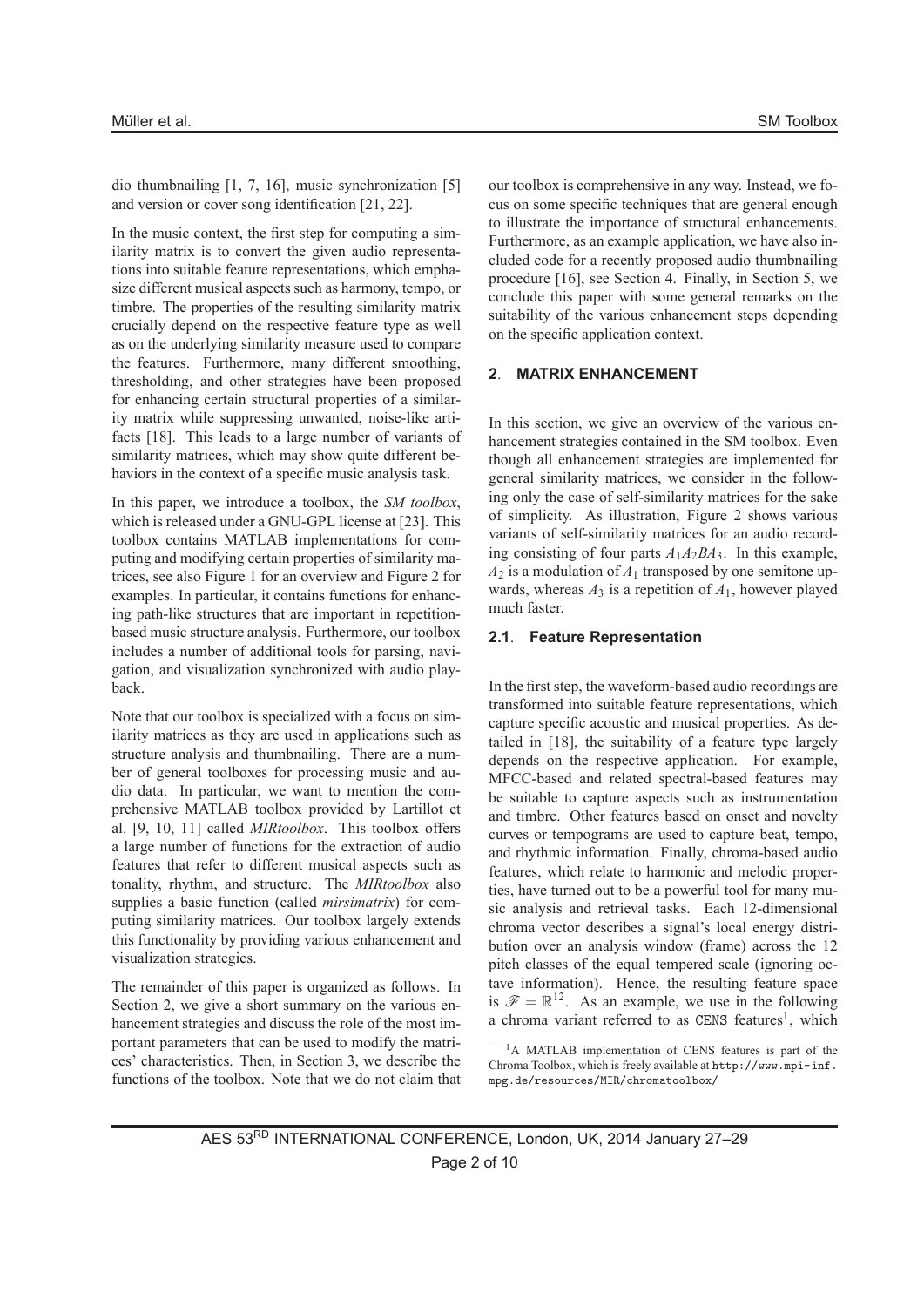come along with two parameters: a length parameter  $w \in \mathbb{N}$  controlling the size of the analysis window (frame length) and a downsampling parameter *d* controlling the feature rate, see [15] for details.

#### **2.2**. **Similarity Measure**

As mentioned in the introduction, one requires a notion of similarity (or dissimilarity, distance, cost) for a quantitative comparison of two elements  $x, y \in \mathcal{F}$ . In the case of  $\mathcal{F} = \mathbb{R}^D$  being a Euclidean space of dimension  $D$ , typical measures are based on the  $l^p$ norm defined by  $||x||_p = \left(\sum_{i=1}^D |x(i)|^p\right)^{1/p}$  for a vector  $x = (x(1), x(2), \ldots, x(D))$ <sup>T</sup>. Then, for example, a similarity measure **s** may be obtained by setting  $s(x, y) =$  $a - ||x - y||_p^b$  for constants  $a \in \mathbb{R}$  and  $b \in \mathbb{N}$ . In the following, we only consider the case  $p = 2$  and assume that *x* and *y* are normalized with respect to this norm. Then, using  $a = 2$  and  $b = 2$ , the measure **s** boils down to the inner product  $\langle x|y \rangle$  (up to a factor of two), which measures the cosine of the angle between *x* and *y*.

# **2.3**. **Smoothing**

One important property of similarity matrices is the appearance of paths of high similarity that are parallel to the main diagonal [18, 20]. Each such path encodes the similarity of two segments that are obtained by projecting the path onto the horizontal and vertical axes, respectively. The identification and extraction of such paths is the main step in many music analysis applications. However, due to musical and acoustic variations, the path structure is often very noisy and hard to extract.

To some extent, such noise can be reduced simply by using longer analysis windows in the feature computation step and adjusting the feature rate. To further enhance the path structure, one general strategy is to apply some kind of smoothing filter along the direction of the main diagonal, resulting in an emphasis of diagonal information in  $\mathscr S$  and a denoising of other structures, see [1, 17, 19, 22] and Figure 2b. Such a filtering process is closely related to the concept of *time-delay embedding*, which has been widely used for the analysis of dynamical systems [13]. A simple filtering along the main diagonal only works well if there are no relative tempo differences between the segments to be compared. However, this assumption is often violated for music, where a part may be repeated with a faster or slower tempo. To deal with such tempo

difference, a multiple filtering approach has been suggested in [17], where a similarity matrix is filtered along various directions that lie in a neighborhood of the direction defined by the main diagonal. Each such direction corresponds to a tempo difference and results in a separate filtered similarity matrix. The final similarity matrix is obtained by taking the cell-wise maximum over all these matrices. In this way, the path structure is also enhanced in the presence of local tempo variations as illustrated in Figure 2c.

In our implementation, we have simulated the multiple filtering approach by an efficient procedure that is based on a combination of feature and matrix resampling steps and simple diagonal smoothing. All operations can be expressed by full matrix operations, which are efficiently realized in MATLAB. Two main parameters are provided for controlling the smoothing quality: a smoothing length parameter  $\ell$  and discrete set  $\Theta$  of relative tempo differences, see Section 3 for more explanations.

The implemented smoothing filter is realized to smooth in the forward direction, which results in a fading out of the paths in particular when using a large length parameter. To avoid this fading out, one can use a forward-backward option, which applies the filter also in backward direction. The final similarity matrix is then obtained by taking the cell-wise maximum over the forward-smoothed and backward-smoothed matrices, see Figure 2d.

#### **2.4**. **Transposition Invariance**

It is often the case that certain musical parts are repeated in a transposed form as the part  $A_2$  in our example. Such transpositions can be simulated by cyclically shifting chroma vectors [7]. In [14] this idea was used to construct *transposition-invariant* similarity matrices. To this end, one chroma feature sequence is left unaltered whereas the other chroma feature sequence is cyclically shifted along the chroma dimension in the twelve possible ways. Then, for each shifted version, a similarity matrix is computed, and the final similarity matrix is obtained by taking the cell-wise maximum over the twelve matrices. In this way, the repetitive structure is revealed even in the presence of key transpositions (Figure 2e). Furthermore, storing the maximizing shift index for each cell results in another matrix referred to as *transposition index matrix*, which displays the harmonic relations within the music recording (Figure 2f). For example, this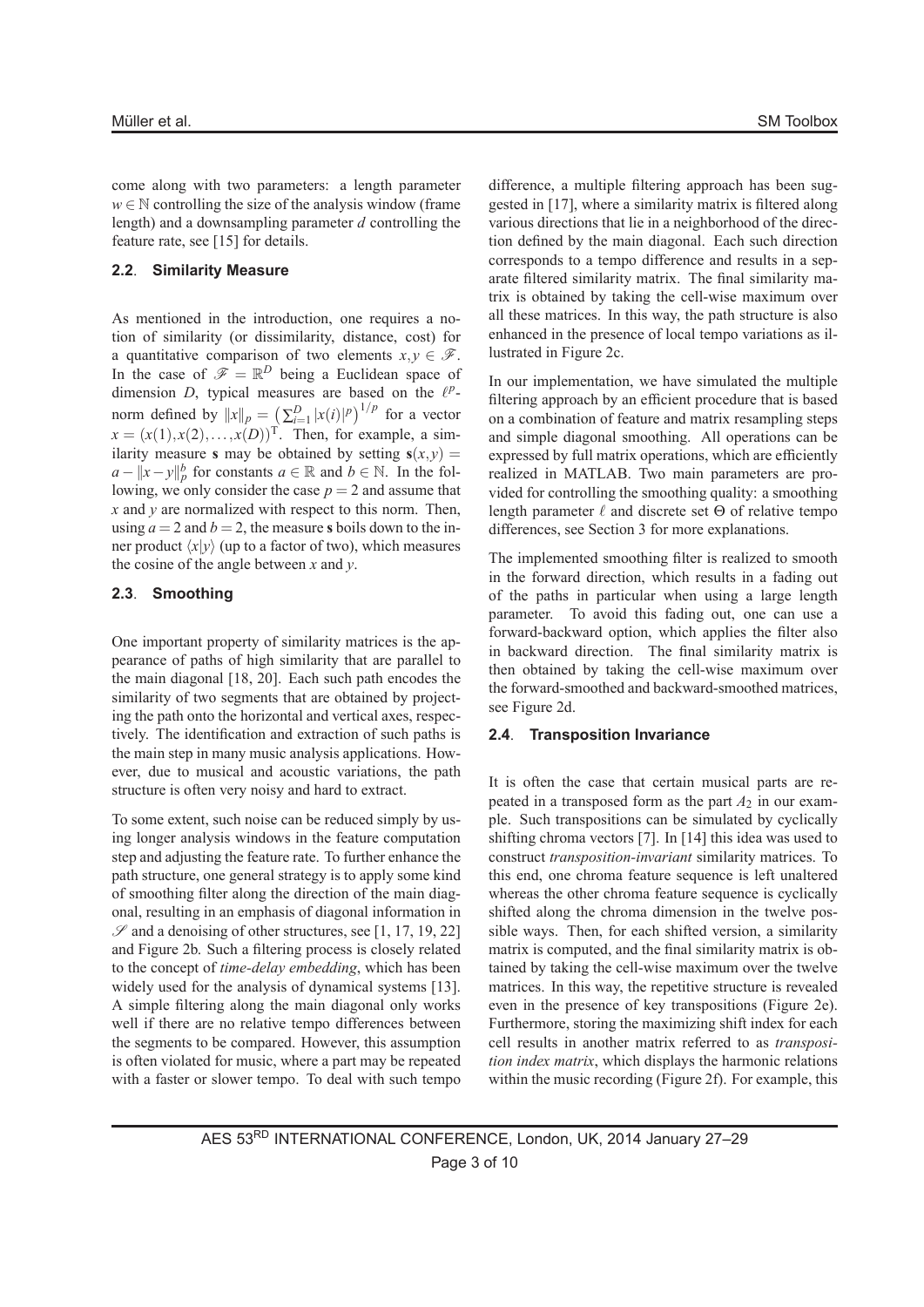

**Fig. 2:** Variants of similarity matrices for the same audio recording. The figures are generated using the code shown in Table 2. **(a)** Original SSM using CENS features of 2 Hz resolution. **(b)** SSM after applying diagonal smoothing. **(c)** SSM after applying tempoinvariant smoothing. **(d)** SSM after appyling forward-backward smoothing. **(e)** Transposition-invariant SSM. **(f)** Transposition index matrix. **(g)** SSM after thresholding and binarization. **(h)** SSM after thresholding, scaling, and applying a penalty parameter.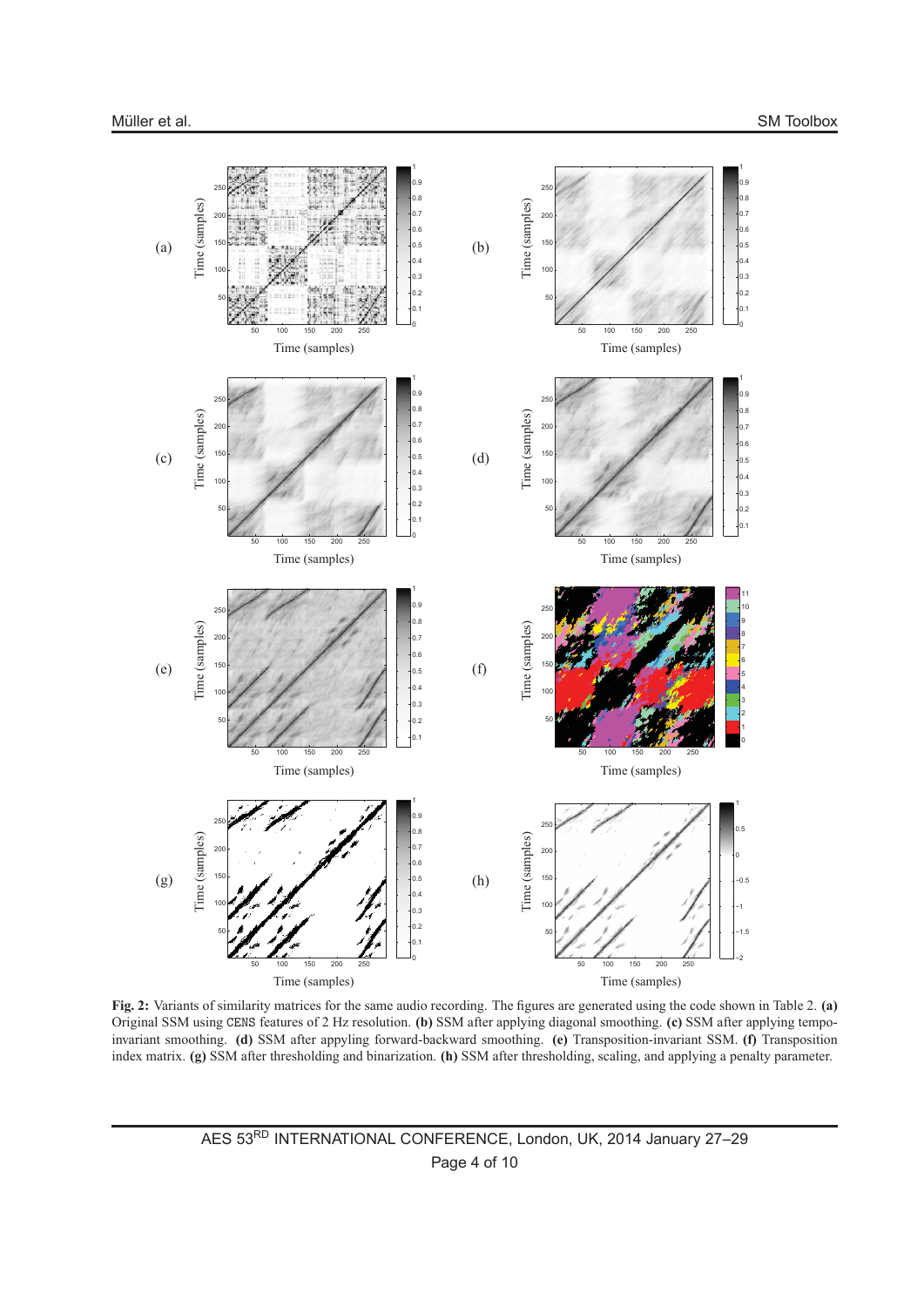matrix reveals that the  $A_2$ -segment is indeed transposed by one semitone upwards relative to the *A*1-segment.

In our implementation, we have provided a parameter Γ for specifying the chroma indices to be considered in the cyclic shifts. For example,  $\Gamma = [0]$  leads to the original similarity matrix, whereas  $\Gamma = [0:11]$  leads to the transposition-invariant version. At this point, we want to note that introducing transposition-invariance by cell-wise maximization over several matrices may increase the noise-level in the resulting similarity matrix. Therefore, the transposition-invariant matrix should be computed on the basis of smoothed matrices, since the smoothing typically goes along with a suppression of unwanted noise.

#### **2.5**. **Thresholding**

In many music analysis applications, similarity matrices are further processed by suppressing all values that fall below a given threshold. On the one hand, such a step often leads to a substantial reduction of the noise while leaving only the most significant structures. On the other hand, weaker but still relevant information may be lost. Actually, the thresholding strategy may have a significant impact on the final results and has to be carefully chosen in the context of the considered application.

In its simplest form, one can apply a global thresholding strategy. In our implementation, providing a threshold parameter  $\tau > 0$ , all values  $\mathscr{S}(n,m)$  of a given similarity matrix  $\mathscr S$  below  $\tau$  are set to zero. Also binarization of the similarity matrix can be applied by setting all values above the threshold to one and all others to zero, see Figure 2g. Instead of binarization, one may perform a scaling where the range  $[\tau : \mu]$  is linearly scaled to [0 : 1] in the case that  $\mu = \max_{n,m} \{ \mathcal{S}(n,m) \} > \tau$ , otherwise all entries are set to zero. Sometimes it may be beneficial to introduce an additional penalty parameter  $\delta$  < 0 and setting all original values below the threshold to the value δ. The global threshold <sup>τ</sup> can be chosen also in a relative fashion using the parameter  $\rho$  by keeping  $\rho \cdot 100\%$  of the cells having the highest value, see (Figure 2h). Finally, as described in [22], thresholding can also be performed using a more local strategy by thresholding in a columnand row-wise fashion. To this end, for each cell (*n*,*m*) the value  $\mathscr{S}(n,m)$  is kept if it is among the  $\rho \cdot 100\%$  of the largest cells in row *n* and at the same time among the <sup>ρ</sup> ·100% of the largest cells in column *m*, all other values are set to zero.

#### **3**. **TOOLBOX**

The matrix enhancement components as described in Section 2 form the core of our SM toolbox, which is freely available at the website [23] under a GNU-GPL license. Table 1 gives an overview of the main MAT-LAB functions along with the most important parameters. Note that there are many more parameters and additional functions not discussed in this paper.

To demonstrate how our toolbox can be applied, we now discuss the code example shown in Table 2, which is also contained in the toolbox as function demoSMtoolbox.m. Our example starts in lines 1–8 with computing a suitable chroma-based feature representation for the given audio recording. The used functions are part of the Chroma Toolbox [15]. Note that these features only serve as an example and any other feature representation may be used equally well in the following steps. The call to the function way\_to\_audio, which is a simple wrapper around MATLAB's wavread.m, converts the input WAV file into a mono version at a sampling rate of 22050 Hz. Next, Pitch and CENS features are computed, where the struct paramPitch and the struct paramCENS are used to pass optional parameters to the feature extraction function. If some parameters or the whole struct are not set manually, then meaningful default settings are used. This is a general principle, which applies for the chroma toolbox as well as for the SM toolbox. In the current settings, the resulting CENS features have a feature resolution of 2Hz, see [15] for details.

In lines 10–49, the various self-similarity matrices as shown in Figure 2 are computed, where different parameter settings that are encoded by the struct paramSM are used. First, in line 10 a self-similarity matrix s is computed by comparing  $f$ <sub>c</sub>cens with itself. Note that one may also input two different feature sequences resulting in a more general similarity matrix. Furthermore, note that no parameters are specified in the function call features\_to\_SM. As a result, the function-internal default settings are used, where a simple inner product is used as similarity measure and no matrix enhancement is applied. The matrix is visualized by the function visualizeSM (line 12) using a colormap that is specified by the parameter paramVis.colormapPreset (line 11), see Figure 2a.

Next, various enhancement strategies are activated by setting the corresponding parameter values. In line 14,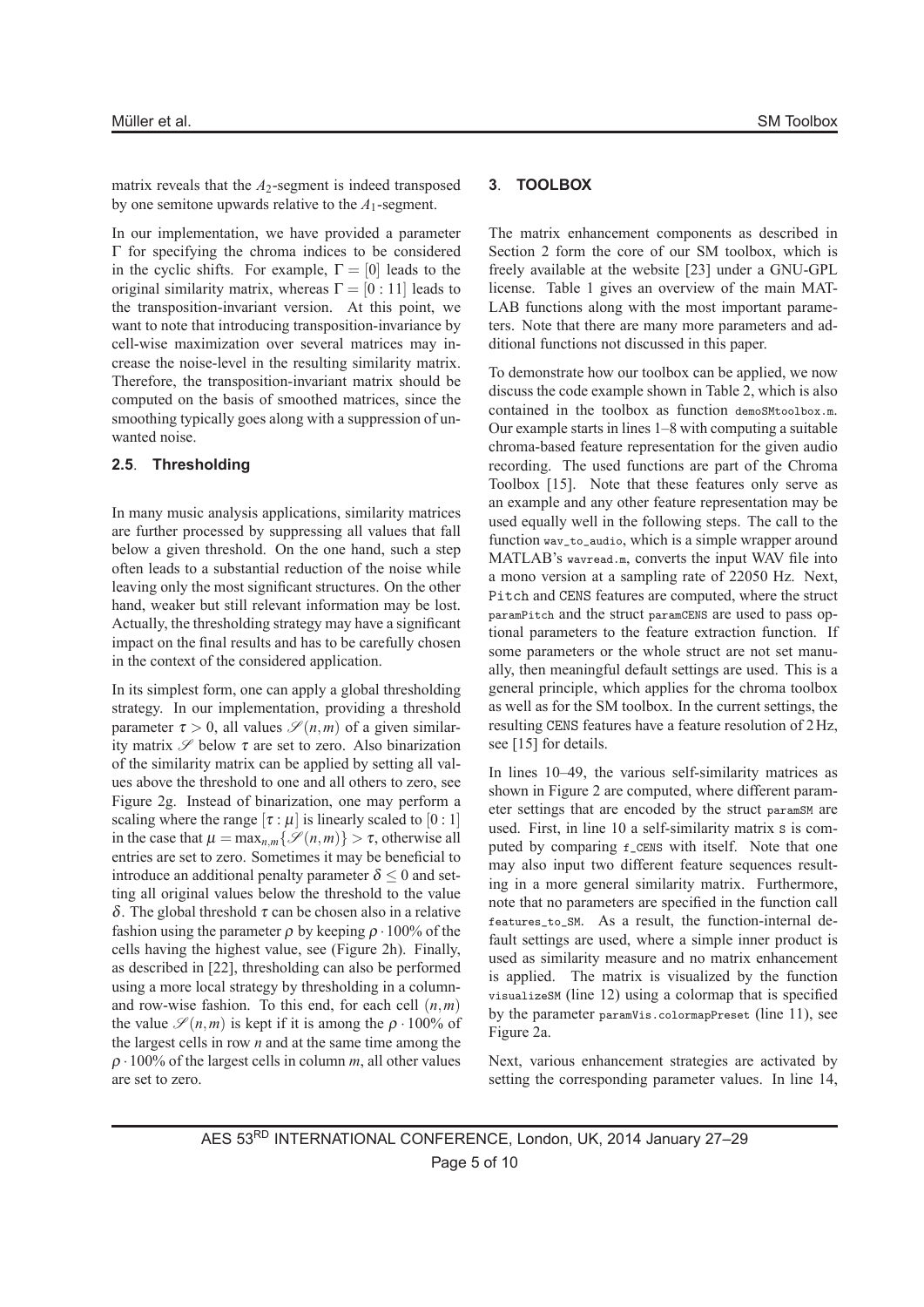| Filename                      | Main parameters                                                 | Description                                         |
|-------------------------------|-----------------------------------------------------------------|-----------------------------------------------------|
| wav_to_audio.m                |                                                                 | Import of WAV files and conversion to expected      |
|                               |                                                                 | audio format.                                       |
| audio_to_pitch_via_FB.m       | winLenSTMSP                                                     | Extraction of pitch features from audio data.       |
| pitch_to_CENS.m               | winLenSmooth $\widehat{=} w$ , downsampSmooth $\widehat{=} d$   | Derivation of CENS features from Pitch features.    |
| features_to_SM                | smoothLenSM $\widehat{=} \ell$ , forwardBackward                | Smoothing of SM.                                    |
|                               | (tempoRelMin, tempoRelMax, tempoNum) $\hat{=} \Theta$           | Application of tempo invariance.                    |
|                               | circ $\text{Shift} \cong \Gamma$                                | Application of transposition invariance.            |
| threshSM                      | thresh Technique, thresh Value $\hat{=} \tau$ or $\hat{=} \rho$ | Application of different thresholding techniques.   |
|                               | penality $\hat{=} \delta$ , applyBinarize, applyScale           | Application of binarization or scaling.             |
| visualizeSM                   | colormapPreset, print, figureName, imageRange                   | Visualiation of similarity matrix.                  |
| visualizeTransIndex           | colormapPreset, print, figureName                               | Visualization of transposition index matrix.        |
| makePlotPlayable              | featureRate, fs                                                 | Synchronized playback of audio file along with a    |
|                               |                                                                 | plotted figure.                                     |
| SSM_to_scapePlotFitness       | stepSize, stepWeight                                            | Computation of fitness scape plot from self-        |
|                               |                                                                 | similarity matrix.                                  |
| scapePlotFitness_to_thumbnail | lowerBound                                                      | Computation of thumbnail segment from fitness       |
|                               |                                                                 | scape plot.                                         |
| thumbnailSSM_to_pathFamily    |                                                                 | Computation of induced segment family from          |
|                               |                                                                 | thumbnail                                           |
| visualizeScapePlot            | featureRate, print, figureName                                  | Visualization of fitness scape plot.                |
| visualizePathFamilySSM        | featureRate, showSegInduced, showThumbnail                      | Visualization of similarity matrix and path family. |
| visualizeSegFamily            | print, figureName                                               | Visualization of segment family.                    |

**Table 1:** Overview of the main MATLAB functions contained in SM toolbox [23] and the most important parameters. The first three functions for feature extraction are contained in the Chroma Toolbox [15].

the smoothing length parameter  $\ell$  is set to 20 (given in feature samples), which corresponds to 10 s of the original audio when using a feature rate of 2Hz, see Figure 2b. In lines 18–20, the discrete set Θ used for tempoinvariant smoothing is defined by three different parameters: tempoRelMin specifies the minimal relative tempo difference contained in Θ, tempoRelMax the maximal relative tempo difference contained in Θ, and tempoNum the actual number of elements of Θ (using a logarithmic sampling between tempoRelMin and tempoRelMax for the intermediate values). The resulting matrix is again visualized by line 22, see Figure 2c. In line 24, the forwardbackward smoothing is activated, see Figure 2d. Then, in line 28, the transposition-invariance using all twelve possible cyclic chroma shifts is activated. In line 25, the self-similarity matrix S as well as the transposition index matrix I are returned and visualized in the next two lines, see Figure 2e/f. Finally, the similarity matrix is further processed by applying the thresholding function threshSM. Various thresholding strategies specified by the parameter threshTechnique are available. In lines 33–36, a simple global thresholding (threshTechnique=1) using an absolute threshold  $\tau = 0.75$  (threshValue=0.75) and binarization (applyBinarize=1) is applied, see Fig-



**Fig. 3:** Tool for visualization synchronized with audio playback.

ure 2g. Similarly, in lines 39–44, relative thresholding (threshTechnique=2) with  $\rho = 0.15$  (threshValue=0.15) as well as with scaling and penalty is applied, see Figure 2h. Note that depending on the thresholding technique, the parameter threshValue is interpreted either as absolute threshold or as relative threshold. Finally, note that further parameters can be specified for the visualization function including a print option to save the generated figure as .eps file, see lines 45–49.

AES 53RD INTERNATIONAL CONFERENCE, London, UK, 2014 January 27–29 Page 6 of 10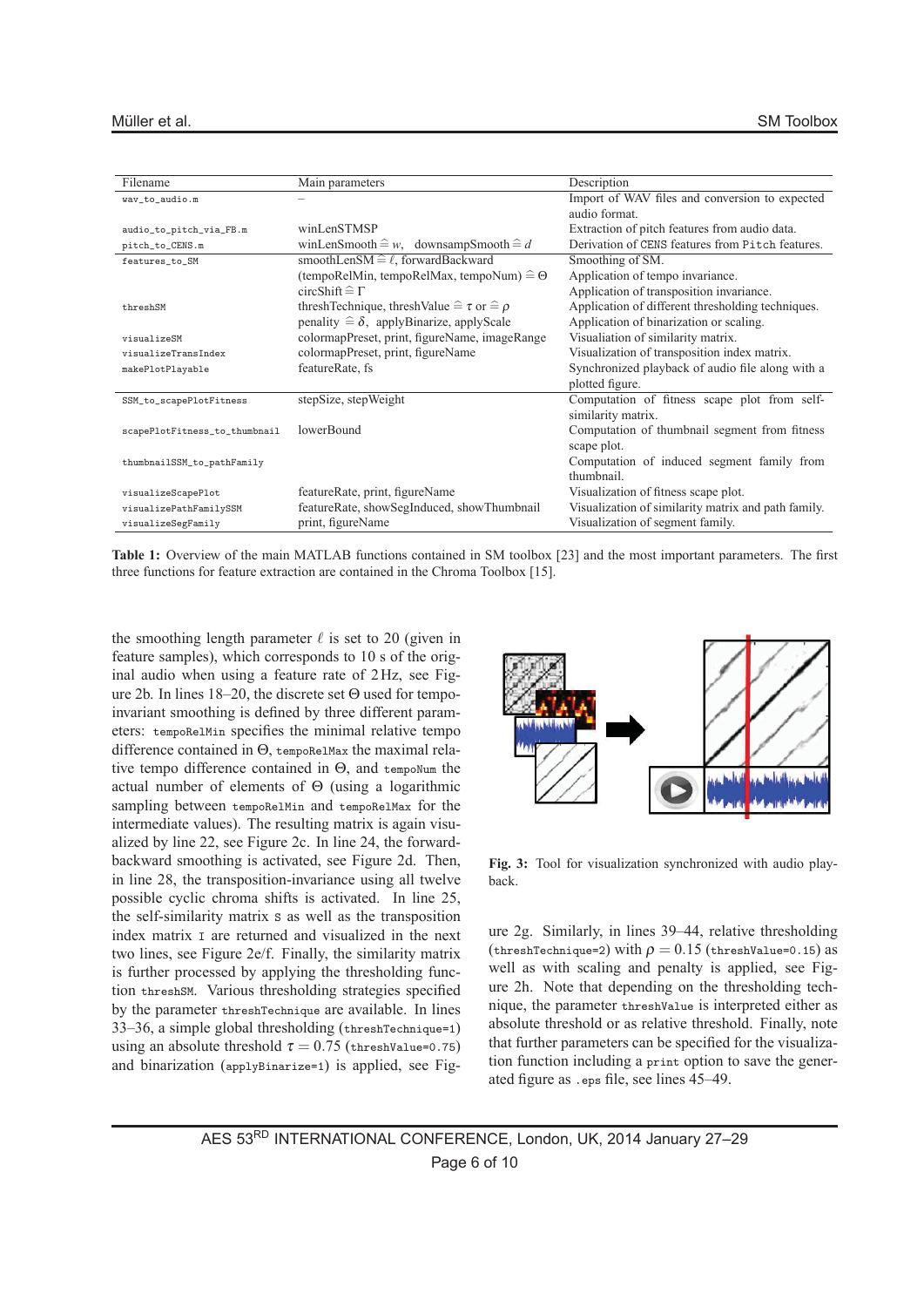```
1 clear;close all;
 2 filename='Test_AABA.wav';
 3 f_audio=wav_to_audio('','data_music/',filename);
 4 paramPitch.winLenSTMSP=4410;
 5 f_pitch=audio_to_pitch_via_FB(f_audio,paramPitch);
 6 paramCENS.winLenSmooth=11;
 7 paramCENS.downsampSmooth=5;
 8 f_CENS=pitch_to_CENS(f_pitch,paramCENS);
 \Omega10 S=features_to_SM(f_CENS,f_CENS);
11 paramVis.colormapPreset=2;
12 visualizeSM(S, paramVis);
13
14 paramSM.smoothLenSM=20;
15 S=features_to_SM(f_CENS,f_CENS,paramSM);
16 visualize_SM(S,paramVis);
17
18 paramSM.tempoRelMin=0.5;
19 paramSM.tempoRelMax=2;<br>20 paramSM.tempoNum=7:
    paramSM.tempoNum=7;
21 S=features_to_SM(f_CENS,f_CENS,paramSM);
22 visualizeSM(S,paramVis);
23
24 paramSM.forwardBackward=1;
25 S=features_to_SM(f_CENS,f_CENS,paramSM);<br>26 visualizeSM(S_paramVis);
   visualizeSM(S,paramVis);
27
28 paramSM.circShift=[0:11];<br>29 [S.I]=features to SM(f CE
     [S,I]=features_to_SM(f_CENS,f_CENS,paramSM);
30 visualizeSM(S, paramVis);<br>31 visualizeTransIndex(I):
    31 visualizeTransIndex(I);
32
33 paramThres.threshTechnique=1;<br>34 paramThres threshValue=0.75.
    paramThres.threshValue=0.75;
35 paramThres.applyBinarize=1;
36 S_thres=threshSM(S,paramThres);
37 visualizeSM(S_thres,paramVis);
38
39 paramThres.threshTechnique=2;
40 paramThres.threshValue=0.15;
41 paramThres.applyBinarize=0;
42 paramThres.applyScale=1;
43 paramThres.penalty=-2;
44 S_final=threshSM(S, paramThres);<br>45 naramVis imageBange=[-2, 1].
    paramVis.imageRange=[-2,1];
46 paramVis.colormapPreset=3;<br>47 paramVis.print=1;
47 paramVis.print=1;<br>48 paramVis.figureNay
48 paramVis.figureName='SM_final';<br>49 handleFigure=visualizeSM(S_fina)
    handleFigure=visualizeSM(S_final,paramVis);
50
51 parameterMPP.fs=22050;
52 parameterMPP.featureRate=2;<br>53 makePlotPlayable(f audio ba
    makePlotPlayable(f_audio,handleFigure,parameterMPP);
```
**Table 2:** Code example generating matrices shown in Figure 2.

As another feature of our toolbox, we provide a function makePlotPlayable that allows a user to playback the original audio file synchronized to any kind of feature or matrix representation derived from this audio file, see

Figure 3 for a schematic illustration of this functionality. As an example, lines 51−53 show how to call this function, where the audio signal and the handle of the figure (as returned by the function visualizeSM in line 49) need to be specified. Furthermore, parameters for the sampling rate of the audio signal and the feature rate used in the representation of the figure are specified. During playback of the audio, the function indicates in the figure the corresponding position by a moving vertical line. Vice versa, by left clicking on any position of the figure's time line allows for jumping to the corresponding position in the audio signal (whereas a right click stops the playback). This simple functionality is of great help for analyzing and better understanding the properties of a feature representation in a musically informed way.

# **4**. **THUMBNAILING APPLICATION**

As an illustrative application, our toolbox also contains the MATLAB code for a recently proposed audio thumbnailing procedure [16]. For this task, the goal is to find the most representative and repetitive segment of a given audio recording. Based on a suitable self-similarity matrix, the procedure in [16] computes for each audio segment a fitness value that expresses how well the given segment explains other related segments (also called induced segments) in the audio recording. These relations are expressed by a so-called path family over the given segment. The thumbnail is then defined as the fitnessmaximizing segment. Furthermore, a triangular scape plot representation is computed, which shows the fitness of all segments and yields a compact high-level view of the structural properties of the entire audio recording.

Table 1 shows the main functions implementing this procedure. Starting with a self-similarity matrix (as computed in line 44 of Table 2), the function SSM\_ to\_scapePlotFitness is used to derive the fitness scape plot. Here, various step size and weighting parameters can be used to adjust the procedure. As a result, one obtains a fitness scape plot which can be visualized by visualizeScapePlot, see Figure 4a. Furthermore, using the fitness scape plot as input, the function scapePlotFitness\_to\_thumbnail outputs the thumbnail. Then, together with the SSM, the function thumbnailSSM to\_pathFamily computes the corresponding path family and the induced segment family, which can be visualized by the function visualizePathFamilySSM, see Figure 4b. Finally, the function visualizeSegFamily can be used for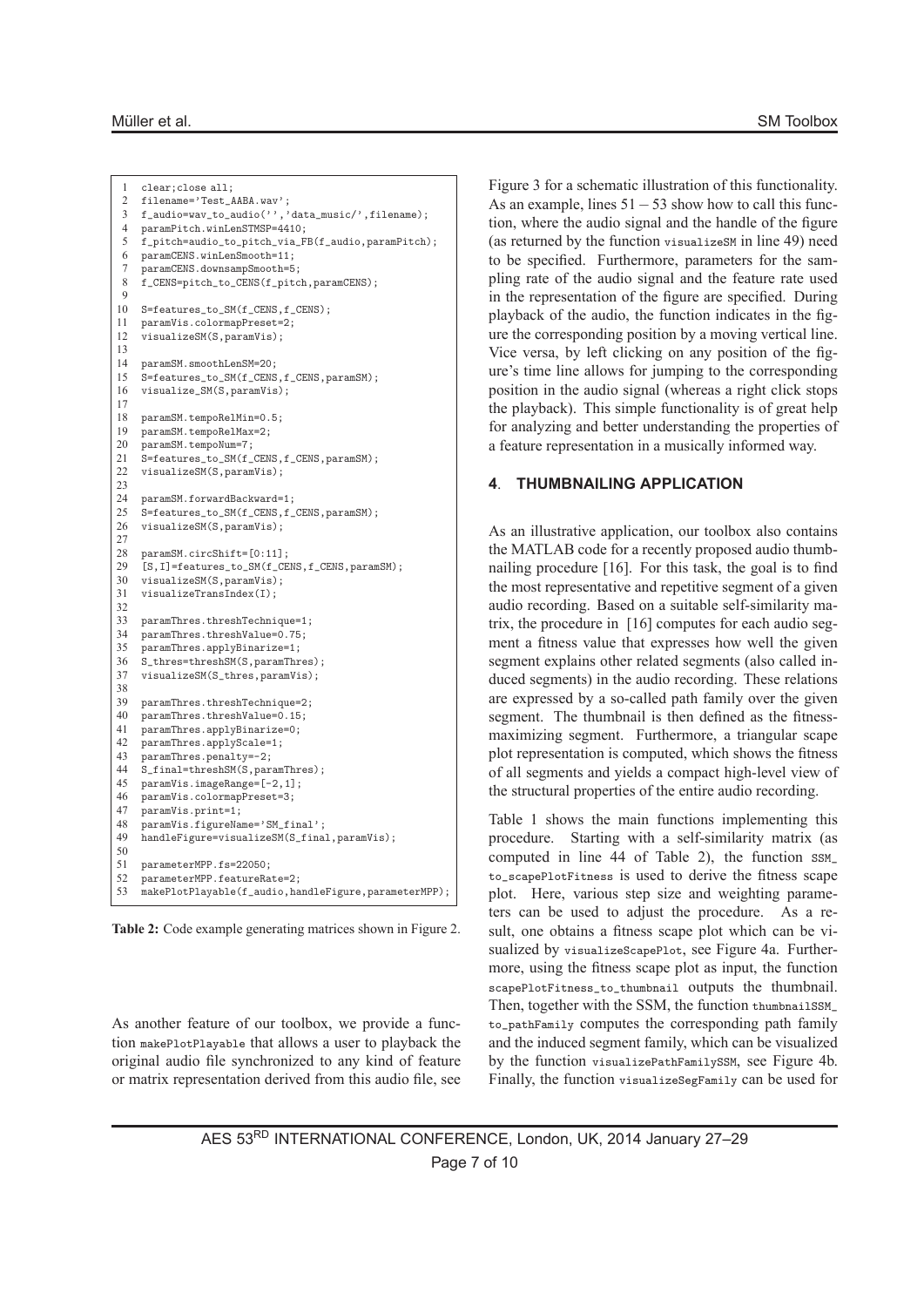

**Fig. 4:** Thumbnailing application. **(a)** Fitness scape plot and ground-truth segmentation. **(b)** SSM with thumbnail (shown on horizontal axis), path family (cyan), induced segment family (shown on vertical axis) and ground-truth segmentation.

visualizing any segment family, e. g., the ground-truth segmentation as shown in Figure 4c.

Besides these main functions for the thumbnailing application, the SM toolbox contains a number of required sub-functions as well as optimized C++ code for computing path families compiled as a mex-file (which can be called from MATLAB). Furthermore, the toolbox contains additional demo files for more complex audio recordings.

# **5**. **DISCUSSION**

As noted before, many variants of similarity matrices based on different features, similarity measures, and enhancements have been suggested in the MIR literature

for analyzing, comparing, structuring, and retrieving audio material. At this point, we want to emphasize that there is no single variant that works best in all situations and the requirements of the used similarity matrix very much depends on the specific application in mind. For example, for many tasks related to cover song identification [21] or audio structure analysis [3, 7, 18] audiobased chroma features at a feature resolution of roughly 2 Hz have turned out to be a meaningful choice. Obviously, such resolutions are much too coarse when considering tasks such as high-resolution music synchronization [5]. When considering segmentation and classification tasks based on, e. g., timbre rather than harmony, one needs to use different features such as MFCCs [6]. Also the smoothing variant very much depends on the application. As noted in [18], similarity matrices typically contain path-like structures (accounting for repetitionbased properties) and block-like structures (accounting for homogeneity-based properties). The smoothing variants discussed in this paper enhance path-like structures, but destroy block-like structures. This is not always wanted. For example, when performing homogeneitybased structure analysis [8, 12], one requires different smoothing techniques that enhance the block structure. Generally speaking, smoothing decreases the noise level in similarity matrices, thus introducing additional robustness to the overall procedure. On the downside, valuable structural information may be smoothed out and lost for the subsequent analysis. Another quite obvious but important remark is that one should only apply enhancement strategies if they are actually needed. For example, when performing structure analysis for music with constant tempo (which is often the case for popular music) a simple diagonal smoothing may do the job and tempoinvariance is not needed. Actually, applying tempoinvariance in this situation may even introduce unwanted artifacts. Similarly, if one does not expect any modulations, transposition-invariance should not be used. The reason is that achieving invariance also comes at some cost. For example, computing tempo- and transpositioninvariant similarity matrices as done in this toolbox, the noise of the individual matrices may penetrate to the final matrix obtained by maximization, which may increase the overall noise level. Thus, such strategies need to be applied with care and also the order in which enhancement strategies are applied may have a significant impact on the final results.

As a general goal of this paper and our toolbox, we want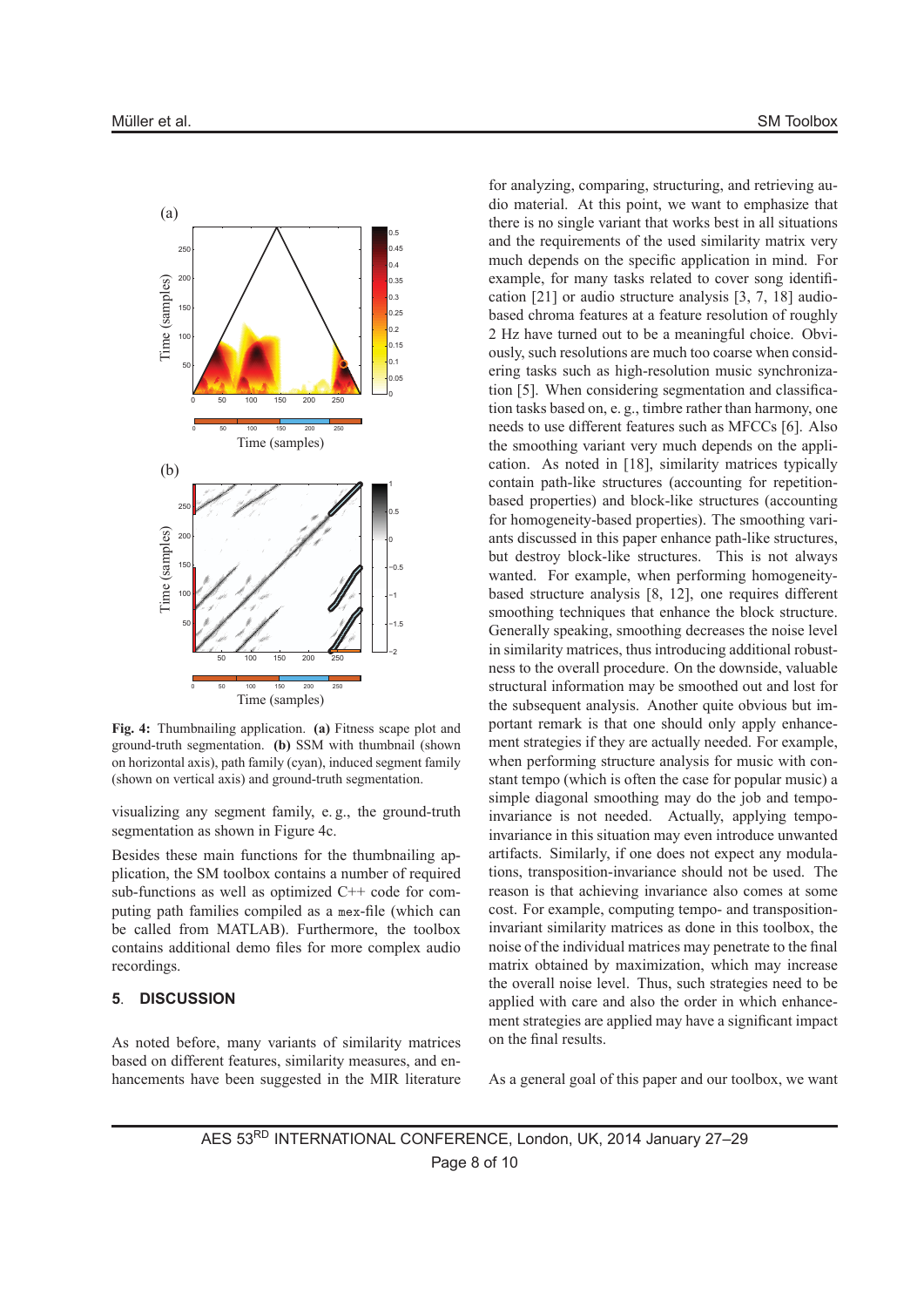to raise the awareness of such issues. Also, providing cleaned-up example code, we hope that our toolbox may inspire future research in music information retrieval and may serve as illustrative material in education.

**Acknowledgments:** This work has been supported by the German Research Foundation (DFG CL 64/8-1, DFG MU 2682/5-1). The International Audio Laboratories Erlangen are a joint institution of the Friedrich-Alexander-Universität Erlangen-Nürnberg (FAU) and the Fraunhofer-Institut für Integrierte Schaltungen IIS.

# **6**. **REFERENCES**

- [1] M. A. Bartsch and G. H. Wakefield. Audio thumbnailing of popular music using chroma-based representations. *IEEE Transactions on Multimedia*, 7(1):96–104, 2005.
- [2] J. P. Bello. Measuring structural similarity in music. *IEEE Transactions on Audio, Speech, and Language Processing*, 19(7):2013–2025, September 2011.
- [3] R. B. Dannenberg and M. Goto. Music structure analysis from acoustic signals. In D. Havelock, S. Kuwano, and M. Vorländer, editors, *Handbook of Signal Processing in Acoustics*, volume 1, pages 305–331. Springer, New York, NY, USA, 2008.
- [4] J.-P. Eckmann, S. O. Kamphorst, and D. Ruelle. Recurrence plots of dynamical systems. *Europhysics Letters*, 4(9):973–977, 1987.
- [5] S. Ewert, M. Müller, and P. Grosche. High resolution audio synchronization using chroma onset features. In *Proceedings of the IEEE International Conference on Acoustics, Speech, and Signal Processing (ICASSP)*, pages 1869–1872, Taipei, Taiwan, 2009.
- [6] J. Foote. Visualizing music and audio using selfsimilarity. In *Proceedings of the ACM International Conference on Multimedia*, pages 77–80, Orlando, FL, USA, 1999.
- [7] M. Goto. A chorus section detection method for musical audio signals and its application to a music listening station. *IEEE Transactions on Audio, Speech and Language Processing*, 14(5):1783– 1794, 2006.
- [8] F. Kaiser and T. Sikora. Music structure discovery in popular music using non-negative matrix fac-

torization. In *Proceedings of the International Society for Music Information Retrieval Conference (ISMIR)*, pages 429–434, Utrecht, The Netherlands, 2010.

- [9] O. Lartillot. MIRtoolbox 1.5, User's Manual. https://www.jyu.fi/hum/laitokset/musiikki/ en/research/coe/materials/mirtoolbox/ MIRtoolbox1.5Guide/, Retrieved 10.09.2013, 2013.
- [10] O. Lartillot and P. Toiviainen. A matlab toolbox for musical feature extraction from audio. In *Proceedings of the 10th International Conference on Digital Audio Effects (DAFx)*, Bordeaux, France, 2007.
- [11] O. Lartillot and P. Toiviainen. MIR in Matlab (II): A toolbox for musical feature extraction from audio. In *Proceedings of the International Conference on Music Information Retrieval (ISMIR)*, pages 127–130, Vienna, Austria, 2007.
- [12] M. Levy and M. Sandler. Structural segmentation of musical audio by constrained clustering. *IEEE Transactions on Audio, Speech and Language Processing*, 16(2):318–326, 2008.
- [13] N. Marwan, M. C. Romano, M. Thiel, and J. Kurths. Recurrence plots for the analysis of complex systems. *Physics Reports*, 438(5-6):237–329, 2007.
- [14] M. Müller and M. Clausen. Transposition-invariant self-similarity matrices. In *Proceedings of the 8th International Conference on Music Information Retrieval (ISMIR)*, pages 47–50, Vienna, Austria, 2007.
- [15] M. Müller and S. Ewert. Chroma Toolbox: MAT-LAB implementations for extracting variants of chroma-based audio features. In *Proceedings of the International Society for Music Information Retrieval Conference (ISMIR)*, pages 215–220, Miami, FL, USA, 2011.
- [16] M. Müller, N. Jiang, and P. Grosche. A robust fitness measure for capturing repetitions in music recordings with applications to audio thumbnailing. *IEEE Transactions on Audio, Speech & Language Processing*, 21(3):531–543, 2013.
- [17] M. Müller and F. Kurth. Enhancing similarity matrices for music audio analysis. In *Proceedings of the International Conference on Acoustics, Speech and Signal Processing (ICASSP)*, pages 437–440,